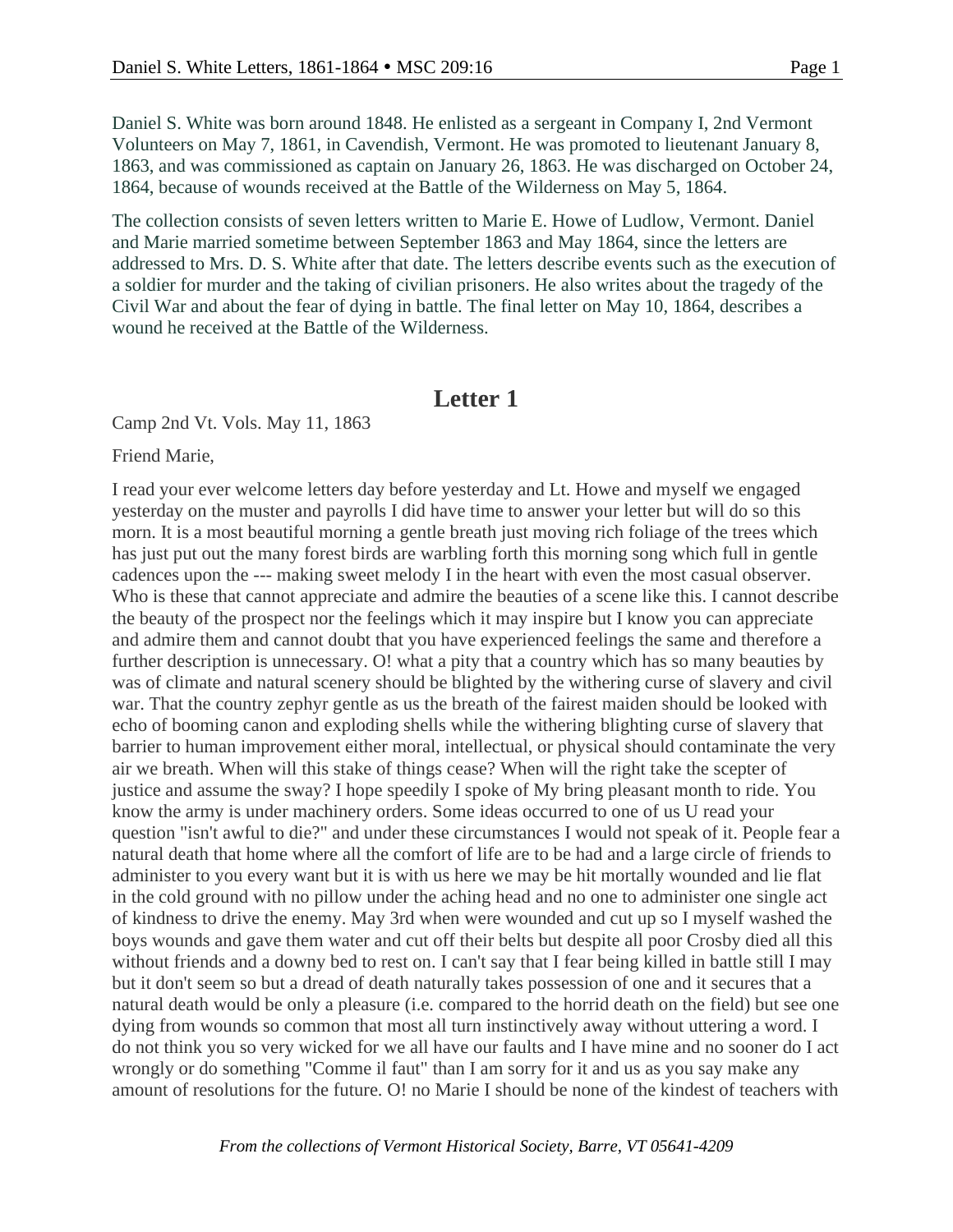no word of reproof for you no matter what you did but the rest would have to "come to time" and that would keep my reputation as a teacher good you see for government at least. Don't like the unmarried principal all because he wears his whiskers "a la Burnside" Why that is the prettiest style out I think Do you think I ought to change to do a la Hooker which is none at all or at least but very few? I am pleased with the high unconsciousness on my father in-law excuse me Marie I should say step-father which you are pleased to favor him with. Indeed I think he is a nice man what I have seem of him. Yes I will believe you if you tell me honestly (no joke) that you have ever been in love, but it causes ideas to arise which I fear would suppress and the question "is her heart of adamant are her tastes too complicated and diversified to be suited." In the first place, I think on sober, second thought your heart must be susceptible of "tender emotions" therefore I acquit you on that and take in Dr. Brumen up and laugh. But I am not sure I am proof against falling in love and therefore I should hardly dare to come home 'till my year is out. So you have music scholars? I had not heard of that success to you as a music teacher. You seem to think your letter very bad looking, I never look at the writing in fact in reading your letters it always seems as though I were listening to your conversation as spoken not written I am most happy in the receipt of letters from you and never look to see whether it is beautifully written or not for that is of minor importance first it is to get one and I should be the last to wait five minutes to have it rewritten as I am always so ashamed of the looks of my letters and not. Infrequently of the composition that should be ungrateful indeed to ask you to rewrite then but write as often as you can -anything you chose and as plainly as you chose and I guarantee I should be but too happy to receive it.

I do not know how soon we will march but think it may be before long but where I do not know. You must be careful and while you use hoarse I would not try to sing much as it is the worst thing that can be done for the voice so says columnist writers in "cultivation and care of the voice." It never is with Sgt. Beckworth was bitten by a snake a few days since but he is alive and well now but we feared for his life that day he was bitten. The Co. are quite healthy now and the men are in good spirits. Our division only are here and the corps is farther towards Mannassas. Lt. Spafford Junior's brother stayed with us all day a few days since also Axro White & Geo. Clark the concert sniggers with whom you are doubtless acquainted. Please give my regards to all and accepts a quota for yourself. Please write soon. I must make out a descriptive list so good bye. The mail goes out in few minutes.

I am very truly your friend,

Daniel S. White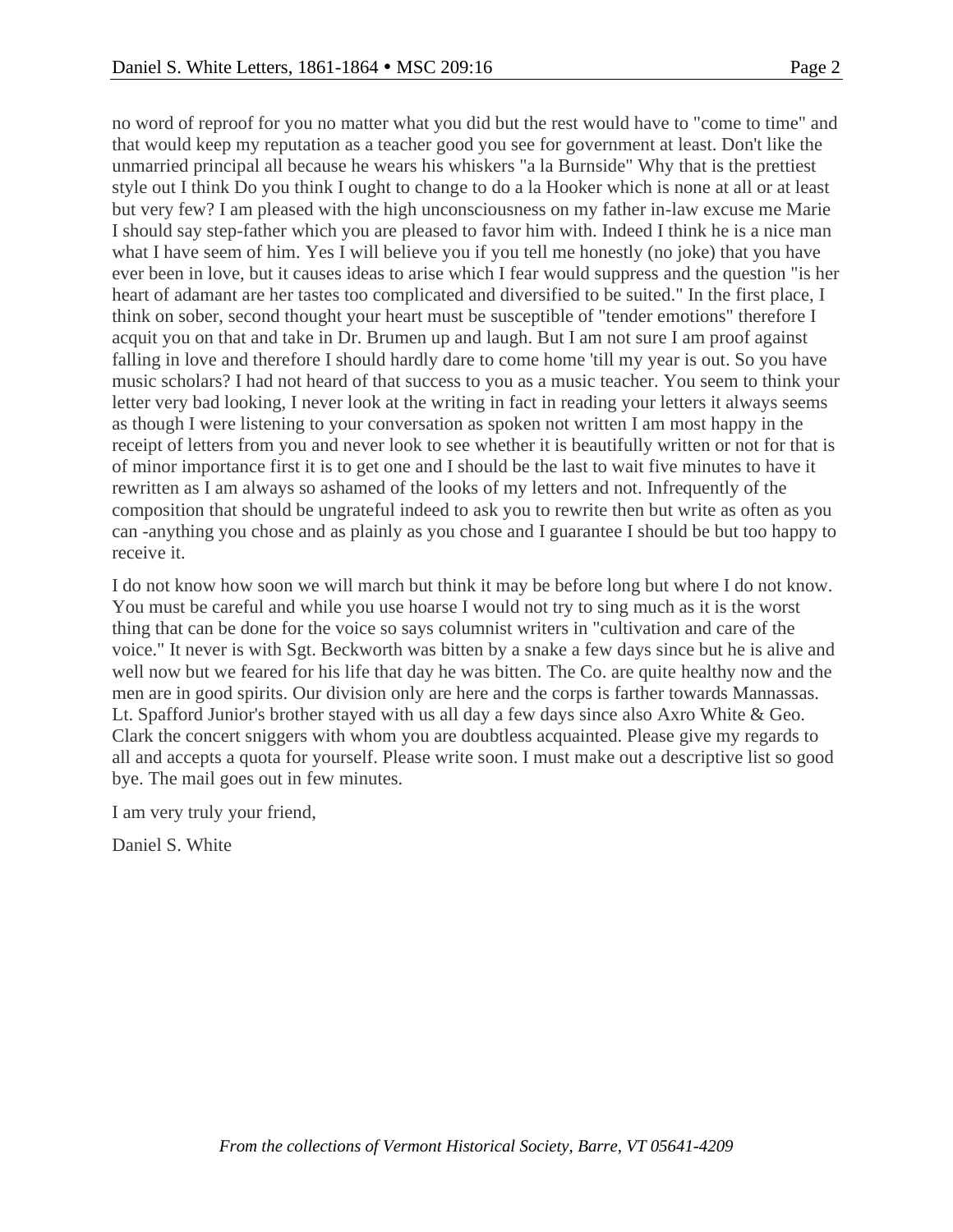## **Letter 2**

Camp 4 miles from Culpeper

Va. Sept. 22, 1863

Dear Marie,

I forward you 4 pictures and you may take your choice in them and do what you like with the rest.

I am going to be paired off this week? and can't write but a few words. How do you do? Will I hope my dear? I am not very sick at least I take my rations regular. Excuse me from writing more this morn as it is mail time. Good bye my dear. Very affectionately I am Yours. Trust me tell them.

D.S. White

PS Please write very soon & a long letter as long as my letter was. Good bye,

D.S.W.

## **Letter 3**

March 31, 1864

My Dear Wife

As Oramel is going home tomorrow I will write after lives and let you know I am well. You will see by this I am going to enlarge my correspondence a little as small envelopes are by far too small. We have been out for target practice this afternoon and this afternoon we are to have a brigade drill. What are you doing today my dear? Practicing I suppose little thinking that you are to be so soon agreeably surprised but you are. Should you be happy to have him home again? I shall expect to hear from you soon. I send a can of milk along by O.G. So you can see what we use and if you have a chance show some of it to mother White. Please try a little in your coffee? I am going to Brandy Station this afternoon on business. I' don't know as I can write any more now Food Bye for now My dear wife. Brigade drill is passed and I have been to Brandy Station and saw Capt. Pittein but could not get no situation for all, yet though think I shall before long . I left his address with Capt. Pittein. While we were out to drill we witnessed a splendid horse race for \$10000 per side-Money soon won but I think that rather doubtful way to make money. The Paymaster is here and I have got to get the payroll signed so much for baibg a captain. Have you ever heard anything fro, that Capt. wife you got acquainted with in Brattleboro? Oramel will probably be stationed in Brattleboro and you must go and see him if he is? I send you a paper and Artemas Ward at a brass candlestick (mate to one have) and if there were anything I could send you I would get it and send it to you but have looked sutlers over and I can't think of anything that can I can send you that you wish. You must enjoy yourself hugely while Oramel is at home. Without a doubt I shall be very homesick when he leaves but I shall have to stand it I suppose. I expect a letter tonight from my wife give regards to the folks and accept the warmest devotions of my heart. I must now attend to singing in the rolls. Good bye my dear wife, write soon God protect and guard you is the prayers of you affectionate husband. DSW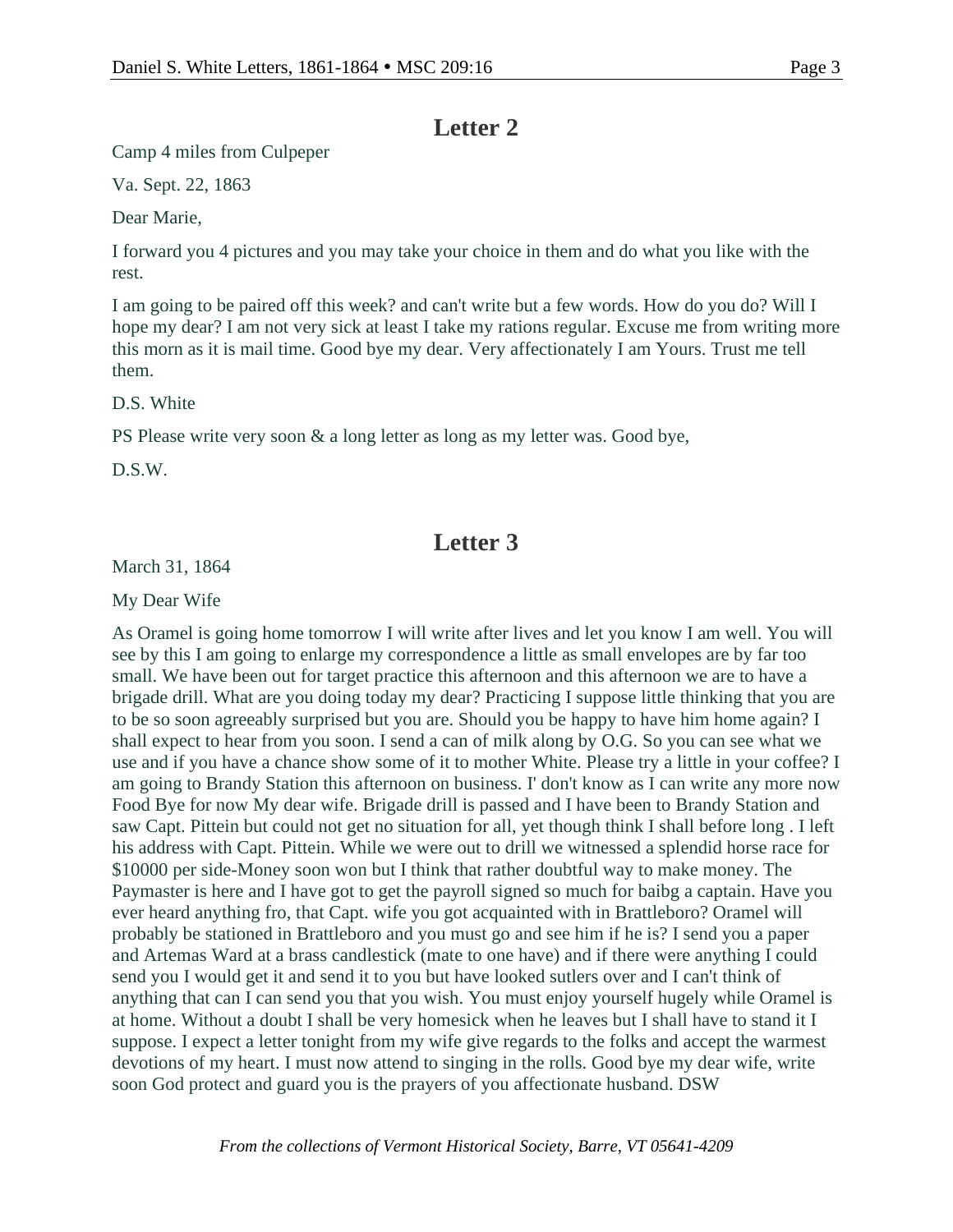# **Letter 4**

Head Qrs. Co. "I" 2nd Regt. Vt. Vols.

May 1864

Gen. orders No. 25

My own Dearest Wife,

I received your ever welcome letter tonight dated "Head Qrs. of Light Infantry Putney, Vt. April 28th 1864," and I was very glad my wife to hear from you and learn of your improved state of health and I do hope that while I am out rise you will at least be blessed with good health and then I can feel easy about if I know you are contented and happy. You will at least try won't you my wife and be happy while I am here? Well I was very much pleased with your picture and I think it very good. "O! you, you put your hair in papers didn't you" It's a decided improvement I think my wife. I asked Capt. Ballou if he would like to see my wife? Said he should showed him the old one and the new one and he thought you did not look as you used to and wished to know if it changed every one as much as it had you-I told him I did not know as you had changed any only you were not hardly as lively as when we boarded there. Said I had got to give him your picture told him I could not as those were the only pictures I had of my wife- don't think he will ever get one by my giving it to him for it would be put up in some "house" as his wife the first I know and I don't wish any man to have my wife's picture who visits a "house" at all. I am very glad you have gone a visiting and hope you will continue and I will tell you where to go if you can't think where to go. I believe you are under contract to visit Mother when you return. I wrote Mother Bates you were coming to make her a visit when you returned from Brattleboro. Mother says she is very lonesome and often looks at those bottles used to drain the cider in and wishes we were all there together to drink cider again.

I wouldn't object my wife, would you? I too think early spring a little dull but when the leaves begin to spring out and the birds sing and the flowers present thin variegated hues to the eye. I think it the most pleasant season of the year for it reminds one of youth when the mind is light and buoyant and the spirits vivacious and no trouble hangs like a dark pall over the mind. I remember will what reflections and impressions I had when I saw these beauties of nature of what I would do when I was a man. I never dreamed of a war among ourselves or that I would ever witness a battle or much less participate in one, but we see by this how short sighted we are and how little we know of the future or the manner in which we may be affected by it and it is well we do not. Those remembrances are among the happiest of my life, yet I little knew I was happy, but was constantly looking forward to the time when I should be a man and act for myself, but I think even in this could I only be with my wife I could be perfectly happy, but for awhile at least I must for go the pleasures of her society. I haven't got any of the sitting photographs of me and but two of any kind and they are not very good. Ha ha by "painful experience" substitute "pleasurable" vice "painful" can't you my wife? So you got a new dress well you won't have it cut low in the neck I suppose shall you my wife. Sergt. Taylor may like the style of the blue thin but not now - ha ha. Well that is nice I'm sure "leaps white you are detailed for fatigue tomorrow to report at 7A.M. with one days rations." Isn't that consoling my wife? Don't know how far I have got to go to do my days work. Come and go with me my wife and I'll l learn you how to march and carry your haversack with dinners and supplies in it. No, you will eat from my haversack if you will go? I'll put you in command of the whole detail and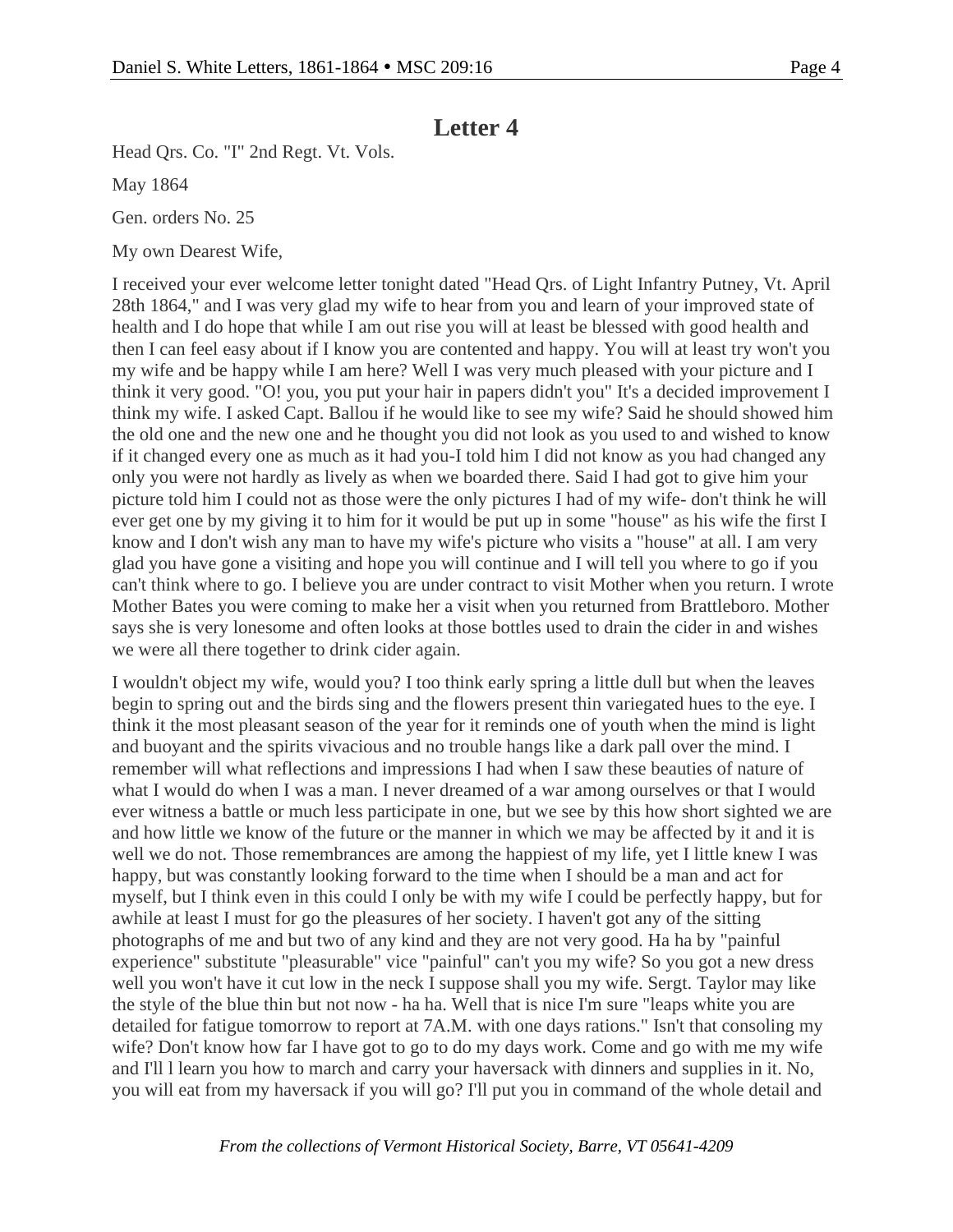let you "drive." Please give my regards to Father and Mother, Emmy& Reasy, Grandpa and Grandmother & Sarah and all who may inquire after me. Heaven guide you my wife and account the whole love of your devotee.

Husband D.S.

## **Letter 5**

Fredericksburg, Va. May 19th 1864

My Dearest Wife,

This is a mail going out and I'll write you a word and let you know I was wounded Thursday, May 5, thoroughly below the knee. Don't think I shall have to lose it. I shall go to Washington soon and as soon as I can get my trunk sent. I will try and come to Brattleboro. Don't worry it's alright and I am well taken care of. Geo. Patch step mothers son lost his arm and is here. The Vt. Brigade lost 1235, Rebels 2600. I'm too weak to write all names but will send a list though not complete of Co. I lost 40, killed and wounded, and 3 missing.

I'll soon see you. As soon as I get to Brattleboro I send for you. Good Bye

## **Letter 6**

Bush Hill Camp Aug. 3rd,

Friend Marie,

I read your letter yesterday and was very much pleased to hear from you that you were well and in the enjoyment of one of heavens richest gifts. I went yesterday to witness one of the most painful sights it has been my lot to witness since my enlistment of ever. A young man of about 24 years of pleasing dress "hung by the beck until he was dead." He belonged to the 2nd N.H. regiment. His crime was killing a woman in Alexandria. The crime of killing a poor innocent woman although the wife of a rebel should not go unpunished. I could witness such an execution without the least compunction could you not Marie. The Corporal was along and when he dropt the corpl. say well "I do not wish to see any move" and looking into his face he was white as a sheet he said his heart was all of a flutter and said that he could not stand that. Our whole brigade was present to witness the execution and others besides some 20,000 in all. Did you ever witness the execution of a man Marie? We read the box which the very kind and patriotic Cadus of Ludlow furnished for our comfort and the contents we deal sparingly out at each meal and merries looking set of faces you never saw than among our men when they see the kindness of their brothers and sisters at home that although distance divides them the same feelings of sympathy exists for their welfare which was always exercised towards them from infancy. The cooks are preparing breakfast for us and what do you think we are going to have for breakfast we are to have fried pork bread and coffee. Will you not come and take breakfast with us if you will come you shall have a bit out of the box. The Rebels are within 8 miles of us and we are making preparations for a warm reception at any time by falling trees across the road and possibly make them attack us as wee wish them to. I went over to see the Vt. 3rd the other day all as well as usual stayed in Washington at the National where I saw W.B. Hatch, D. Chase from Vt. Corpl.

*From the collections of Vermont Historical Society, Barre, VT 05641-4209*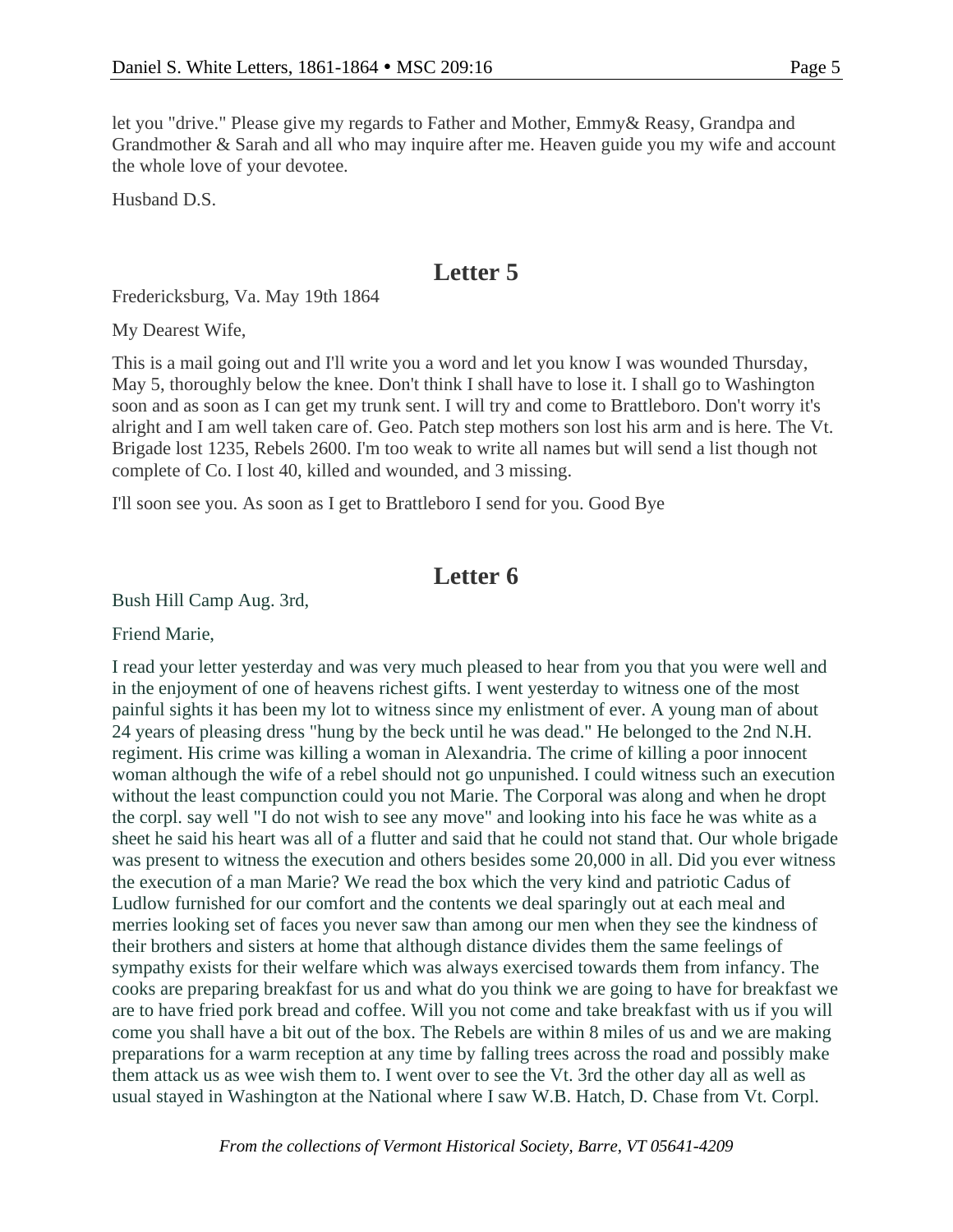sends his regard to all who inquire after him. Please excuse bad writing as I have no place for to write. Write soon. Give my regards to your father and mother and all who inquire after me.

Yours in Haste

Yours Truly D.S. White

Corpl. says he will write you today or tomorrow.

### **Letter 7**

Camp Bush Hill, Va., Aug. 12th.

Friend Marie.

I read your ever welcome epistle day before yesterday and but owing to the fact that I had to go on Picket duty I did not have an opportunity of answering it until now. We returned about two hours ago bringing in 6 prisoners about Revellie a poor Negro woman with one small child in her arms and a little boy by her side came to my sentry (my detail bring the furthest out and consequently the most responsible post) and wanted to pass but she had no pass and on telling her that she must go back again she began to cry and tremble in every limb saying that her master would kill her as he had often threatened to do if she attempted to leave. "Please sir take me and kill me but do not let me go back into my masters hands." I was touched to the prick by her supplications but the most mercy that I could show her was to make a prisoner of her and sending to headquarters which I did. About 10 o'clock two ladies came along after the runaway but I foiled their first attempt but the second I could not foil and therefore I had two white ladies and a colored lady as prisoners on my post and on one other the rest of them were taken amounting to 6. I had to go without breakfast this morning for I went after it I found that a large blood hound was "fastening his deadly fungus upon it." There! There! There! A signal cannon, and attack! How mournfully it sounds as it passes over our camp I must go move after "I attend the Call" 1/2 past to no attack but all is still we are all ready to march belts on and blankets ready to put on teams harnessed. You may expect that we'll have a better in a few days as I understand that the rebels are constructing a battery not 2 miles from here. You will find the 2nd Vt. at her post ready and willing to put her down this unnatural rebellion. You may expect a letter as a battle takes place for I suppose that you have an anxious solicitude for the "dear one(s)" Wilson is well. He was very weak about the time of our last engagement at Bull's Run and he generally is if there is anything to do danger or no danger. I hear a story is in circulation in Ludlow that the provisions sent in the box was all appropriated to the use of officers. Now for the benefit of those who contributed to fill the box I would say that such a story has no foundation either in truth or reason the contents were distributed as nearly alike as could be to every man in the company and all that was marked to some particular person was delivered over to him as I help open the box and am supposed to know as much of the matters as any one. The Corpl. is well and in fine spirits he at present is discussing the merits of some very fine peaches a pleasant past time surely. Give my warmest regards to father and mother Ballua sends his regards also my regards to all who inquire after me I should have labored a little in the composition of my letter had I known it would have been published but never the less it was not published in the NY Herald you are at liberty at any time to select items if they of sufficient interest. In haste.

Very Truly Yours, D.S. White

*From the collections of Vermont Historical Society, Barre, VT 05641-4209*